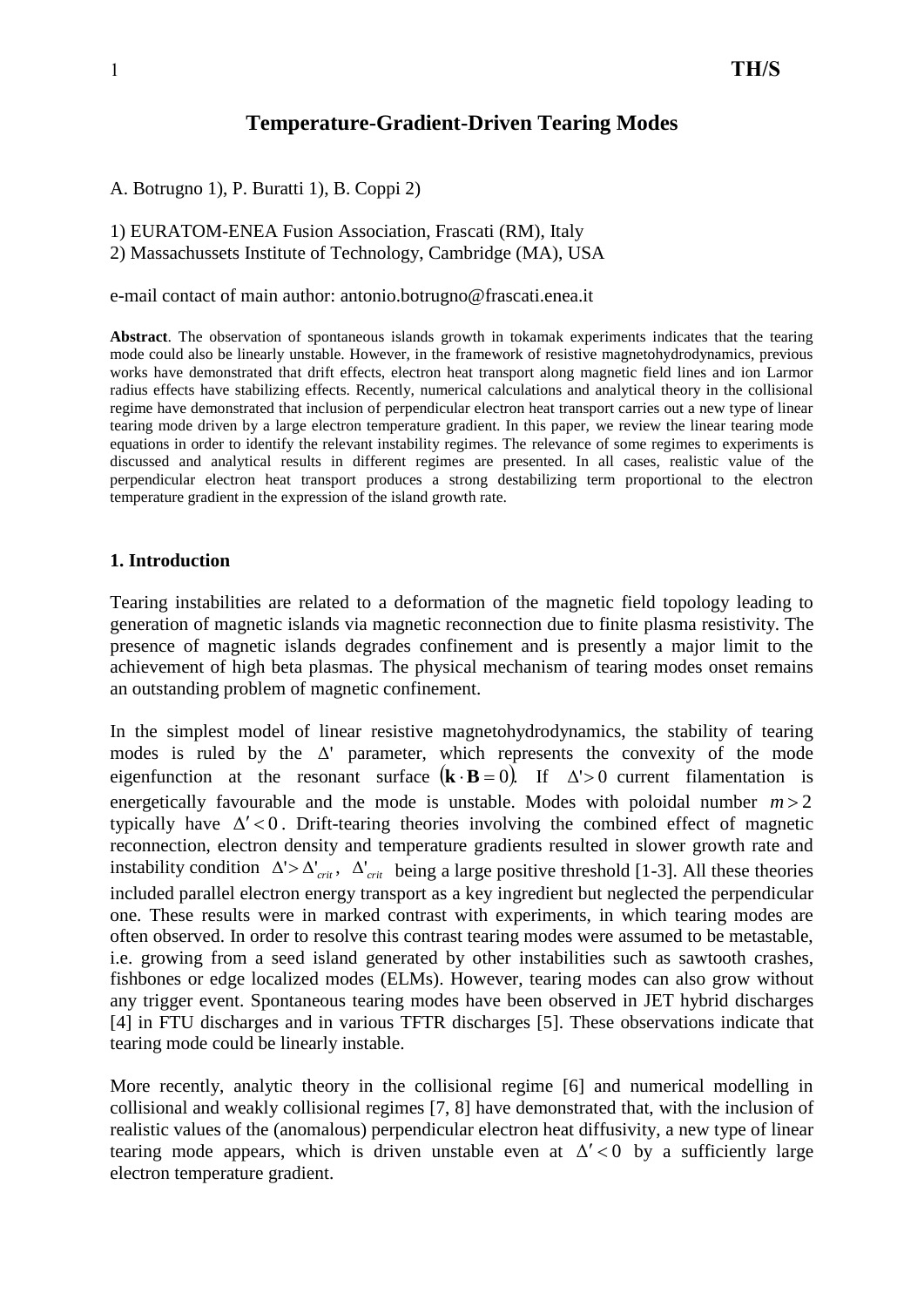In this paper the results of linear analytical theory are reviewed and extended to a weakly collisional regime. The paper is organized as follows. In section 2 the experimental background is presented and realistic values of the key parameters are determined. In section 3 the basic equations are presented and different instability regimes are highlighted. In section 4 results relevant to the different regimes are summarized. Concluding remarks are given in section 5.

### **2. Experimental background**

Tearing modes can grow without any trigger event in tokamak experiments. This has been clearly observed in various discharges in the hybrid regime of JET, with high normalized kinetic pressure  $(\beta_N)$ . It is usually difficult to distinguish tearing modes which grow spontaneously from metastable tearing modes, because of the MHD activity normally present in the hybrid regime as fishbones, internal kink modes, Alfven eingemode, and especially ELMs can disturb the interpretation of experimental signals. However, in some cases, there are no doubts about the spontaneous growth of tearing modes. As example, we show in FIG. 1 (lower frame) the spectrogram of a magnetic coils signal in JET discharge 57826. Two tearing modes with toroidal number  $n=3$  and  $n=2$  grow in absence of any other MHD instabilities, the first one after 5.3 s. with frequencies between 20 and 25 kHz, the second one after 5.6 s. at about 15 kHz.



*FIG. 1. Magnetic coil signal (upper frame) and its spectrogram (lower frame) in JET discharge number 57826. Spikes in the signal are due to ELMs. Tearing modes with toroidal numbers n=2 and 3 can be seen as continuous red lines in the spectrogram. Both modes appear during ELM-free periods.*

Similar phenomenology can be observed in FTU discharges. As example, we show in FIG. 2 (upper frame) the spectrogram of a magnetic coil signal in the discharge number 25568. It is evident a tearing mode with toroidal and poloidal number n=1 m=2 at 6 kHz starting at about 0.68 s. without any other evident MHD activities.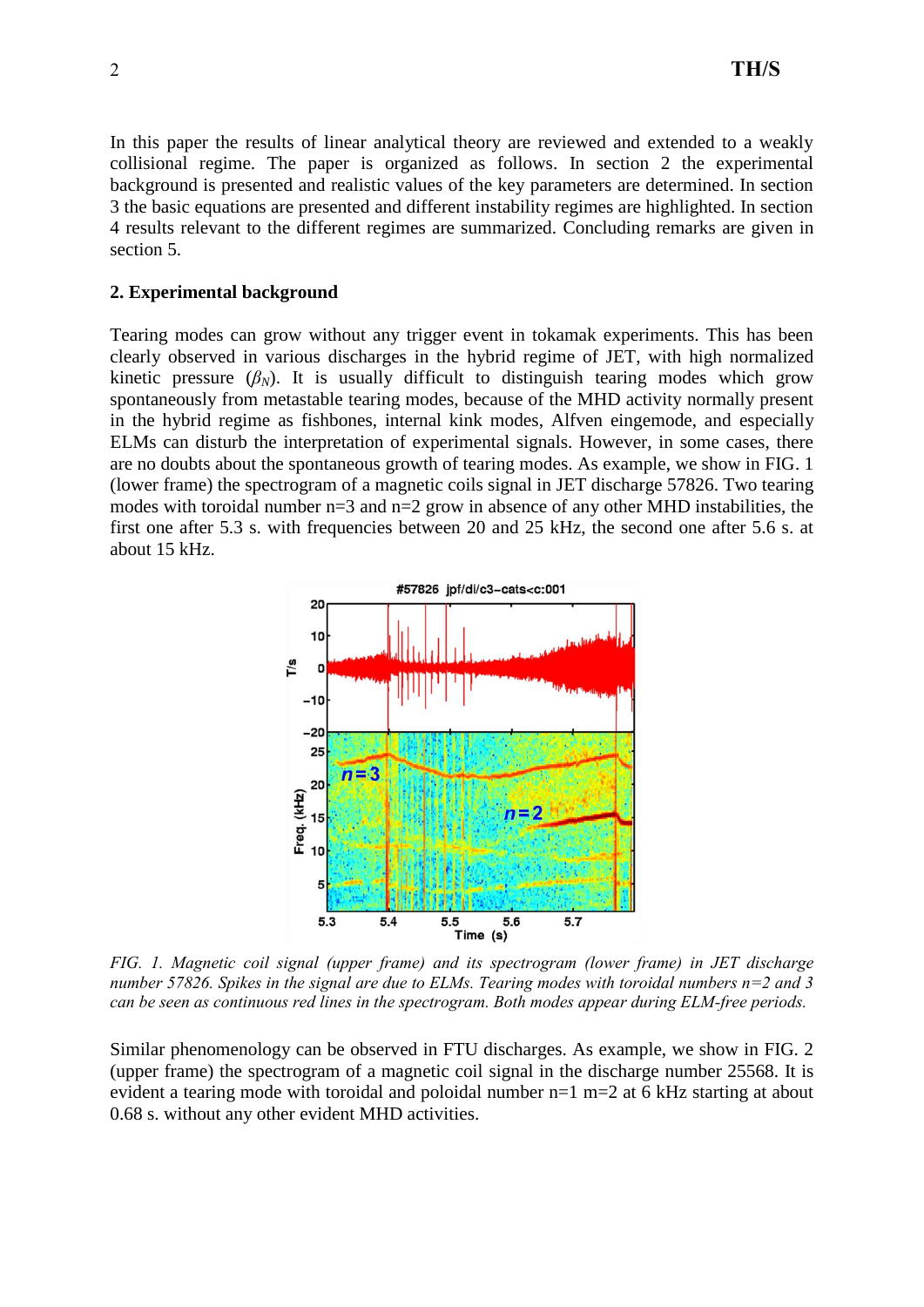

*FIG. 2. Spectrogram of magnetic coil signal (upper frame), current (central frame) and density (lower frame) in FTU discharge number 25568. Tearing modes with toroidal number n=1 can be seen as continuous dark lines in the spectrogram.*

*TABLE I: CHARACTERISTIC FREQUENCIES AND LENGTHS FOR DISCUSSED DISCHARGES*

|            | $\omega^*/2\pi$ (kHz) $\vert v_{ei}$ (kHz) $\vert \rho_S$ (mm) $\vert \Delta_D$ (mm) $\vert \Delta_c$ (mm) $\vert$ |      |     |   | $\Delta_1$<br>(mm) | $d_e$ (mm) |
|------------|--------------------------------------------------------------------------------------------------------------------|------|-----|---|--------------------|------------|
| <b>JET</b> |                                                                                                                    |      | b.U |   |                    |            |
| <b>FTI</b> | ◡.◡                                                                                                                | 1300 |     | . | 4.1                |            |

*Values are calculated from experimental data, assuming perpendicular heat diffusivity values of 1 m 2 /s, classical parallel heat conduction and Spitzer resistivity. JET Data are evaluated at onset of the n=2 mode shown in FIG. 1. FTU data are evaluated at mode shown in FIG. 2 and t=0.7 s.*

### **3. Basic equations of the linear model**

We describe the tearing mode as a perturbation with frequency  $\omega$  and wave vector **k** directed along y, in a sheared slab with shearing length  $L<sub>S</sub>$  in x direction. The electromagnetic fields are given by

 $E = -\frac{1}{4}$  $\boldsymbol{c}$  $\partial A$ дt and **B** =  $B\hat{z} - \nabla A \times \hat{z}$ where *A* is the z-component of the vector electromagnetic potential and  $\phi$  is the scalar electromagnetic potential.

We consider a set of Braginskii-type transport equations in two fluids form. We assume linear expansions of the form  $F = f_0(x) + f(x) \exp(iky - i\omega t)$ , and notation with 0 subscript for equilibrium quantities and without subscript for perturbations.

The first equation of the linear system is the parallel electron momentum balance equation, in which pressure gradient and thermal force effects are included: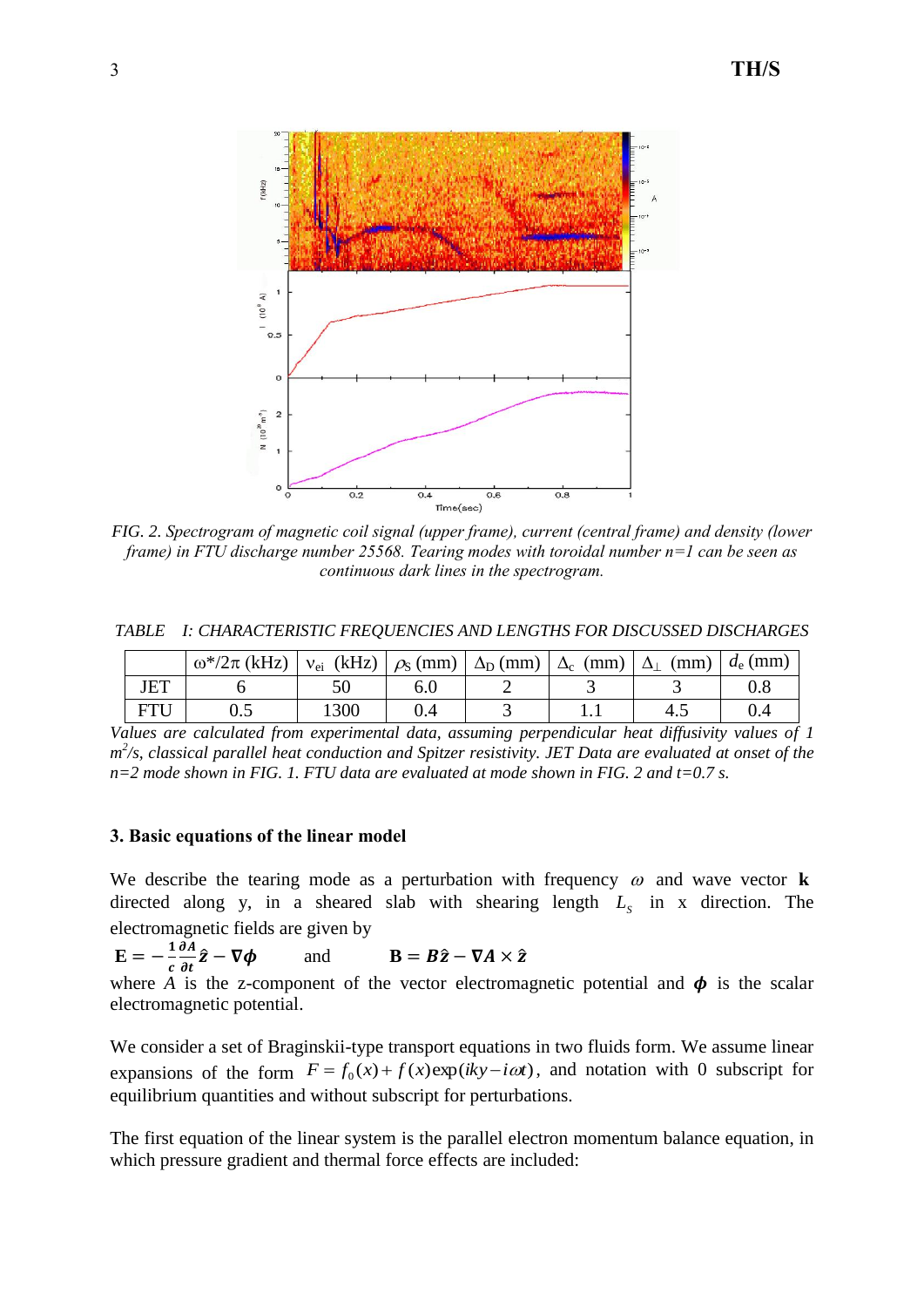$$
\eta \mathbf{B} \cdot \mathbf{j} = \mathbf{B} \cdot \mathbf{E} + \frac{1}{en} \mathbf{B} \cdot \nabla p + \frac{\alpha}{e} \mathbf{B} \cdot \nabla T \tag{1}
$$

Where *n, p* and *T* are electron density, pressure and temperature, *e* is the unit charge and  $\alpha$ =0.71 is the thermal force coefficient.

The parallel gradient operator to first order of linear expansion becomes  $B_0$  dx  $k_{\parallel} + \frac{B}{B}$ *B x* d d  $\mathbf{C}$  $\frac{\mathbf{B} \cdot \nabla}{\mathbf{B}} = k_{\parallel} + \frac{B_x}{B_x} \frac{d}{dx},$ where  $k_{\parallel} = \frac{\mathbf{b} \cdot \mathbf{R}}{R} \approx \frac{\hbar \lambda}{L} \equiv k_{\parallel}^{\prime} x$ *L kx B k S*  $\mathbf{B} \cdot \mathbf{k} \approx \frac{kx}{L} = k_1'x$  and  $B_x = ikA$ . The total time derivative is  $\frac{d}{dt} = -i\omega - i\frac{ck\phi}{B_0}$  $B_0$ d  $\frac{d}{dx}$ . The x-derivatives give rise to diamagnetic frequencies of the form  $\omega_{*f} = -\frac{k c T_0}{e R_0 f}$  $eB_0f_0$  $df_0$  $\frac{dJ_0}{dx}$ . The parallel electric field is  $E_{\parallel} = i \frac{\omega}{c} A - i k_{\parallel} \phi$  $E_{\parallel} = i \frac{\omega}{\omega} A - i k_{\parallel} \phi$ . Then, equation (1) can be rewritten as

$$
\eta j_{\parallel} = i \frac{\omega}{c} A - i k_{\parallel} \phi + \frac{T_0}{e n_0} i k_{\parallel} n - i \frac{\omega_{*n}}{c} A + \frac{1 + \alpha}{e} i k_{\parallel} T - i \frac{(1 + \alpha) \omega_{*T}}{c} A
$$

or, defining  $\delta \omega = \omega - \omega_{*n} - \hat{\alpha} \omega_{*r}$  and  $\hat{\alpha} = 1 + \alpha = 1.71$ , as

$$
\eta j_{\parallel} = i \frac{\delta \omega}{c} A - i k_{\parallel} \phi + i k_{\parallel} \frac{T_0}{e n_0} n + i k_{\parallel} \frac{\hat{a}}{e} T \tag{2}
$$

The second equation is the parallel electron continuity equation which has the form

$$
\frac{dn}{dt} = D_{\perp} \frac{\partial^2 n}{\partial^2 x} + \frac{1}{e} (\nabla j)_{\parallel}
$$
\n(3)

Neglecting perpendicular particle diffusion  $D_{\perp} = 0$ , the previous equation can be written as

$$
\omega n = \omega_{*n} n_0 \frac{e\phi}{T_0} - \frac{1}{e} k_{\parallel} j_{\parallel}
$$
\n<sup>(4)</sup>

and using equation (2) to eliminate  $j_{\parallel}$  we obtain

$$
(x^{2} - i\Delta_{D}^{2})n = -x \frac{e n_{0}}{k_{\parallel} T_{0}} \frac{\delta \omega}{c} A - x^{2} \frac{\hat{\alpha} n_{0}}{T_{0}} T + \frac{e n_{0}}{T_{0}} \left( x^{2} + i \frac{\omega_{*n}}{\omega} \Delta_{D}^{2} \right) \phi
$$
 (5)  
with  $\Delta_{D} = \left( \frac{\omega}{k_{\parallel}^{2}} \frac{\eta e^{2} n_{0}}{T_{0}} \right)^{1/2} = \frac{\sqrt{\omega v_{ei}}}{k_{\parallel} v_{e}}$ , where  $v_{ei}$  and  $v_{e}$  are collision frequency an electron thermal velocity respectively. The  $\Delta_{D}$  parameter gives the length scale of density response; values calculated for the experimental examples are given in Table I.

The third equation is the parallel charge neutrality equation in the limit of strongly magnetized ions

$$
k_{\parallel}j_{\parallel} = -\frac{c^2(\omega - \omega_{di})}{4\pi V_A^2} \frac{\mathrm{d}^2 \phi}{\mathrm{d}x^2} \tag{6}
$$

where  $V_A$  is the Alfvén velocity and  $\omega_{di}$  is the ion diamagnetic frequency. Substituting  $j_{\parallel}$ from (2) and *n* from (3) we have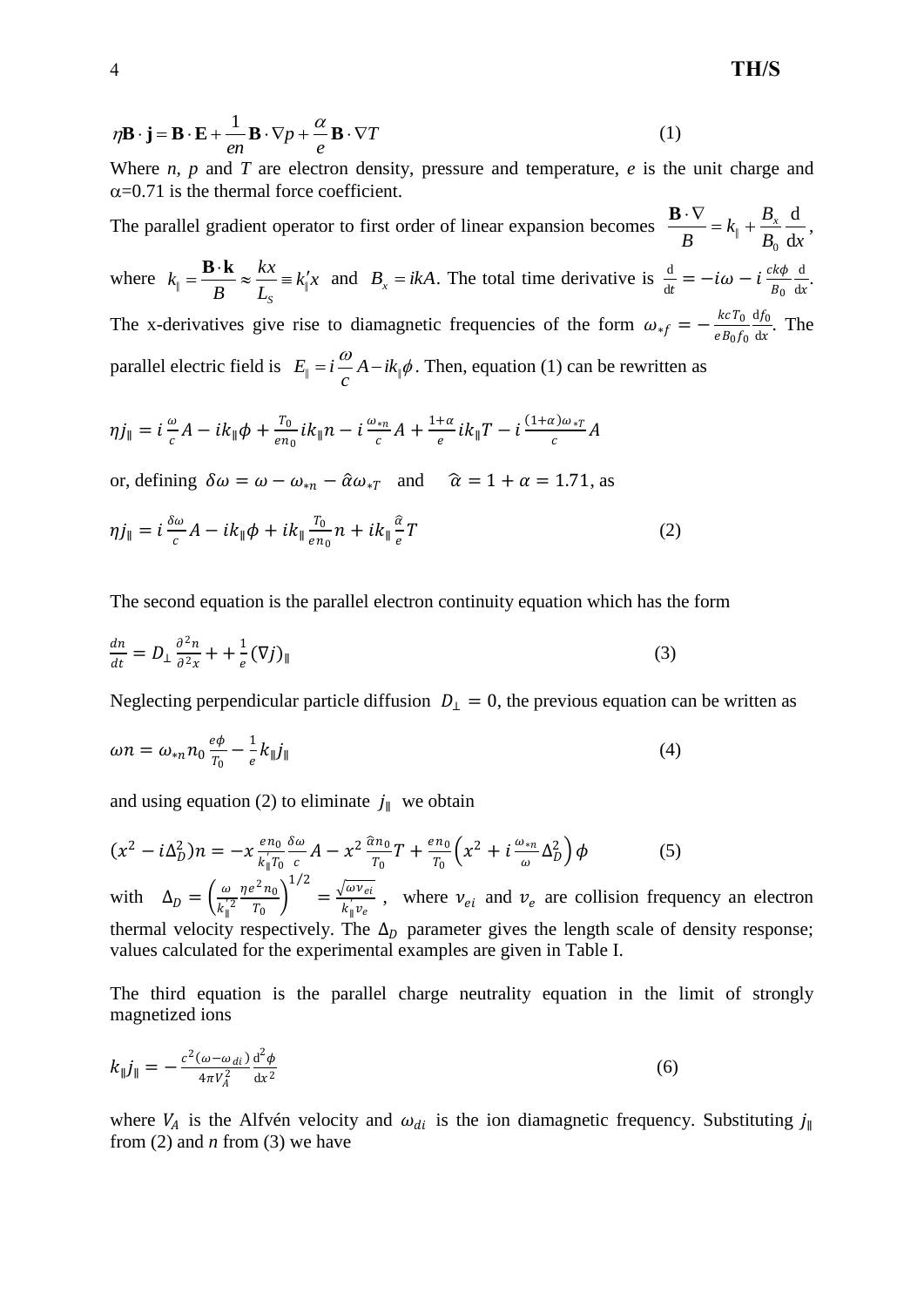5 **TH/S**

$$
\left(\rho_s^2 - i\frac{\Delta_c^4}{x^2}\right) \frac{\mathrm{d}^2 \phi}{\mathrm{d} x^2} = \left(1 \pm \frac{\omega_{*n}}{\omega}\right) \phi - \frac{\delta \omega}{c k \mu} A - \frac{\hat{\alpha}}{e} T
$$

where  $\rho_s^2 = T_0/m_i\Omega_{ci}^2$  is the ion sound Larmor radius and  $\Delta_c^4 = \frac{\eta c^2 (\omega - \omega_{di})}{4\pi V_c^2 k_s^2}$  $\frac{c^2(\omega - \omega_{di})}{4\pi V_A^2 k_\parallel^2} \approx \rho_s^2 \Delta_D^2$ . The spatial scale for the electrostatic potential is then  $\Delta_c$  if  $\Delta_c \gg \rho_s$  and  $\rho_s$  if  $\rho_s \gg \Delta_c$ . Equation (6) only holds if the ion larmor radius is smaller than the current layer width, otherwise a form accounting for non-local effects has to be used [3].

The fourth equation is the electron energy balance equation

$$
\frac{3}{2}(-i\omega T + i\omega_{*T}e\phi) = \chi_{\perp}\frac{\mathrm{d}^2 T}{\mathrm{d}x^2} - k_{\parallel}^2 \chi_{\parallel}T + k_{\parallel} \chi_{\parallel} \omega_{*T}\frac{e}{c}A + i\frac{\hat{a}T_0}{e}k_{\parallel}j_{\parallel}
$$
(7)

where  $\chi_{\perp}$  and  $\chi_{\parallel}$  are perpendicular and parallel electron heat diffusivities. Introducing the characteristic lengths  $\Delta_{\perp} = \left(\frac{\chi_{\perp}}{\chi_{\perp}^2\chi_{\perp}^2}\right)$  $\frac{\chi_{\perp}}{k_{\parallel}^{'2}\chi_{\parallel}}$  $1/4$ and  $\Delta_{\parallel} = \left(\frac{3}{2}\right)$ 2  $\omega$  $\frac{\omega}{k_{\parallel}^{'2}\chi_{\parallel}}$  $1/2$ , equation (7) can be recast as

$$
\Delta_{\perp}^{4} \frac{\mathrm{d}^{2} T}{\mathrm{d}x^{2}} - x^{2} \mathrm{T} + \frac{x \omega_{*T}}{k_{\parallel}} \frac{e}{c} A - i \frac{\omega_{*T}}{\omega} \Delta_{\parallel}^{2} e \phi + i \Delta_{\parallel}^{2} \mathrm{T} + \frac{2}{3} i \frac{\hat{\alpha}}{e} \frac{T_{0}}{n_{0}} \frac{k_{\parallel}^{'} x}{\omega} \Delta_{\parallel}^{2} j_{\parallel} = 0 \tag{8}
$$

For classical  $\chi_{\parallel}$  and  $\eta$  we have  $\frac{2}{3}\chi_{\parallel} = 1.07 \frac{T_0}{\eta e^2 n_0}$  and the parallel transport scale  $\Delta_{\parallel} =$  $0.97\Delta_{D}$ . Moreover we have the Ampère law and the boundary condition

$$
-\frac{4\pi}{Ac}\int_{-\infty}^{\infty}j_{\parallel}dx=\frac{1}{A}\int_{-\infty}^{\infty}A^{\prime\prime}dx=\Delta^{\prime}
$$
\n(9)

Where  $\Delta'$  is the jump in the logarithmic derivate of  $B_x$  inside the slab

$$
\Delta' \equiv \left| \frac{d}{dx} \ln A \right|_{x=-0}^{x=+0}
$$

We express the dispersion relation of the perturbation in the form  $\omega = \omega_R + i\gamma$ , it can be obtained by solving equations (2) and (4) for  $j_{\parallel}$  and integrating the result according to (9). In the following we assume the "constant *A* approximation", which can be applied if magnetic diffusion across the current layer during one oscillation cycle is negligible. Analytical solutions in different regimes will be considered in the following. Different regimes of collisionality depend on the ordering of the characteristic lengths:

- *Collisional regime*  $\Delta_D \gg \rho_s$ . In this case  $\Delta_D \gg \Delta_C$ , so that the spatial variation of potential is more rapid than that of density and temperature. The inductive term  $\frac{\delta \omega}{c} A$ in equation (2) is then balanced by the electrostatic one  $k_{\parallel} \phi$  and the spatial width of  $j_{\parallel}$  is  $\Delta_c$ . This regime clearly applies to FTU data in Table I.
- **Semicollisional regime**  $\Delta_D \ll \rho_s$ **.** In this case  $\Delta_D \ll \Delta_C$ , so the inductive term is compensated by density and temperature perturbations and the spatial width of  $j_{\parallel}$  is  $\Delta_D$ . This regime applies for JET data as given in Table I, but it is important to notice that interaction between microturbulence and the tearing mode can increase the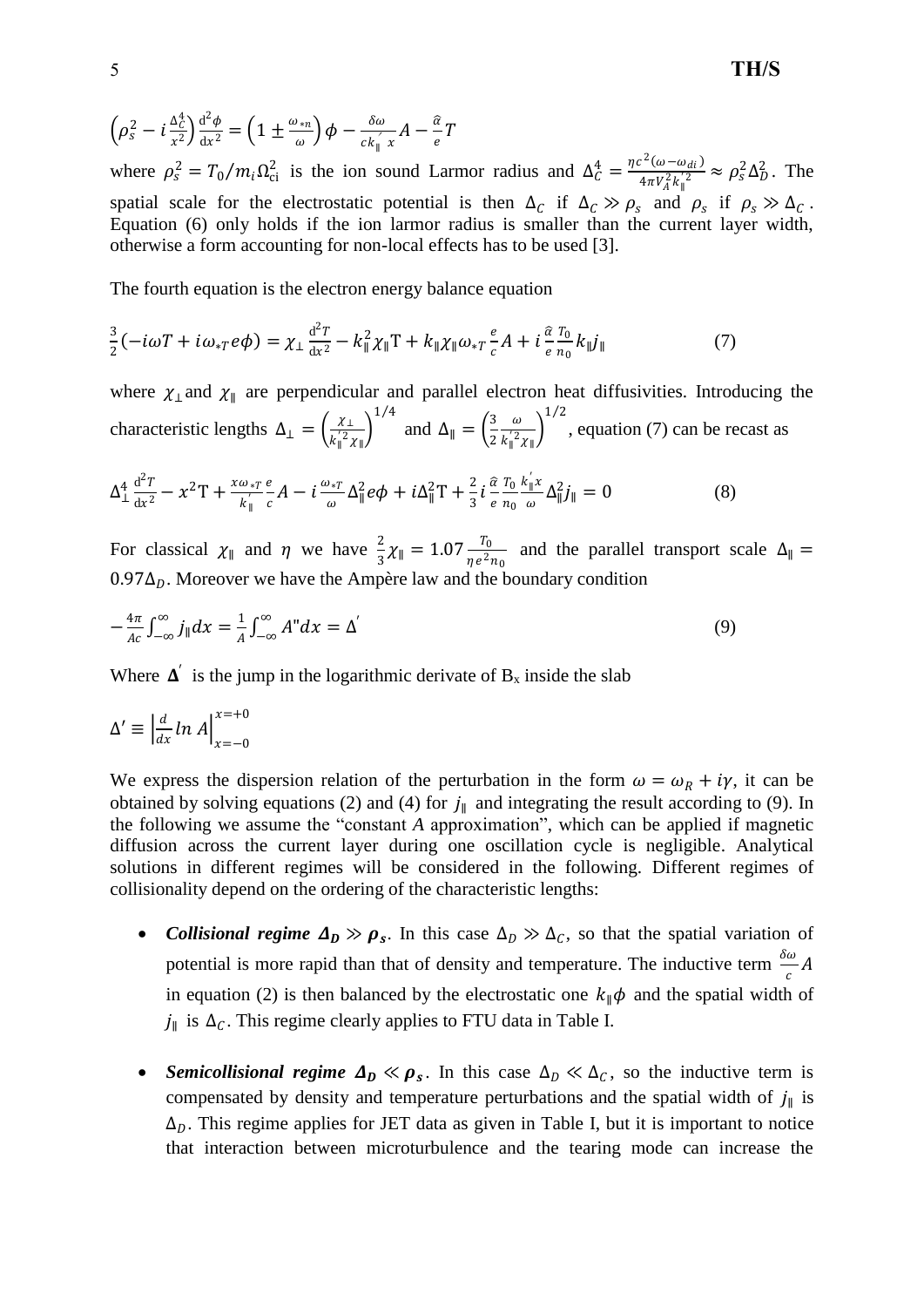effective electron collision frequency and restore the collisional regime even at high plasma temperature [6], (see also section 4.2).

 *Collisionless regime*. The electron motion becomes insensitive to collisions if the electron mean free path  $\lambda_{mfp}$  is larger than the parallel wavelength, i.e. if  $k_{\parallel} \lambda_{mfp} \gg$ 1. Using  $k_{\parallel} \approx k'_{\parallel} \Delta_{D}$ , the condition reduces to  $\omega \gg v_{ei}$ .

#### **4. Analytical results**

#### **4.1. Negligible perpendicular transport**  $\Delta_⊥ = 0$

This case was treated in references [2, 3] for different collisionality regimes. The general finding was that the temperature gradient plays a stabilizing role. This is particularly simple to illustrate in the semicollisional regime, for which  $\omega_R \approx \omega_{*n} + 0.5 \hat{\alpha} \omega_{*T}$  and  $\gamma \approx \frac{c^2 \eta}{4\pi}$  $4\pi$ Δ *′*  $\frac{\Delta}{\Delta_D}$  - $\pi^2$ 2  $(\omega_R - \omega_{*n})^{3/2}$  $\sqrt{\omega}$  $\Delta_D$  $\frac{\Delta_D}{\rho_s}$ . The second term in  $\gamma$  is stabilizing and it is proportional to  $(\omega_{*T})^{3/2}$ .

## **4.2 Collisional case with strong perpendicular transport**  $\rho_s \ll \Delta_c \ll \Delta_{\perp}$

This case was treated in reference [1]. The dispersion relation yields  $\omega_R = \omega_{*n} + \hat{\alpha}\omega_{*T}$  and  $\gamma = a_1 \frac{c^2 \eta}{4 \pi}$  $4\pi$ Δ *′*  $\frac{\Delta}{\Delta_C} + a_2 \omega_R \left( \frac{\Delta_C}{\Delta_L} \right)$  $\frac{\Delta_c}{\Delta_{\perp}}$ , where  $a_1, a_2$  are numerical coefficient of order one. The growth rate can be positive even with negative values of the Δ *′* index, i.e. as a consequence of perpendicular heat transport the temperature gradient can drive the instability even if the current profile is stabilizing. In the same paper the possibility of collisionality enhancement by microscopic reconnecting modes was proposed. The enhancement factor is  $1 + \frac{\omega}{\omega}$  $\frac{\omega_*}{v_{ei}kd_e}$ ; with this, the condition  $\Delta_C > \rho_s$  would apply in all experimental conditions.

### **4.3. Semicollisional case with strong perpendicular transport**  $\Delta_D \ll \Delta_\perp \ll \rho_s$

In this case the electric potential varies on the largest length scale, so that it remains negligible across the current channel width. Use of equation 6 in this regime requires  $\rho_i \ll \rho_S$ , which does not apply to experiments like JET, in which  $T_i \geq T_e$ . Nevertheless, this ordering allows the most transparent derivation of the dispersion relation, so it is instructive to consider it. Equation (2) becomes

$$
-i\eta j_{\parallel} = \frac{\Delta_D^2}{\Delta_D^2 + ix^2} \frac{\delta \omega}{c} A + \frac{k_{\parallel}^{\prime} x}{e} \hat{\alpha} T \frac{\Delta_D^4 + ix^2 \Delta_D^2}{\Delta_D^4 + x^4}
$$
(10)

Temperature can be calculated explicitly since  $\Delta_{\parallel} \approx \Delta_D \ll \Delta_{\perp}$ , so that the energy balance equation reduces to

$$
\Delta_{\perp}^{4} \frac{d^{2}T}{dx^{2}} - x^{2}T + \frac{x \omega_{*T}}{k_{\parallel}^{'}c} A = 0, \qquad (11)
$$

In the following we use the constant A approximation, which requires  $\frac{4\pi\Delta_0^2\omega}{2}$  $rac{\mu \Delta_D w}{c^2 \eta} \ll 1$ . In this approximation the solution of equation (11) is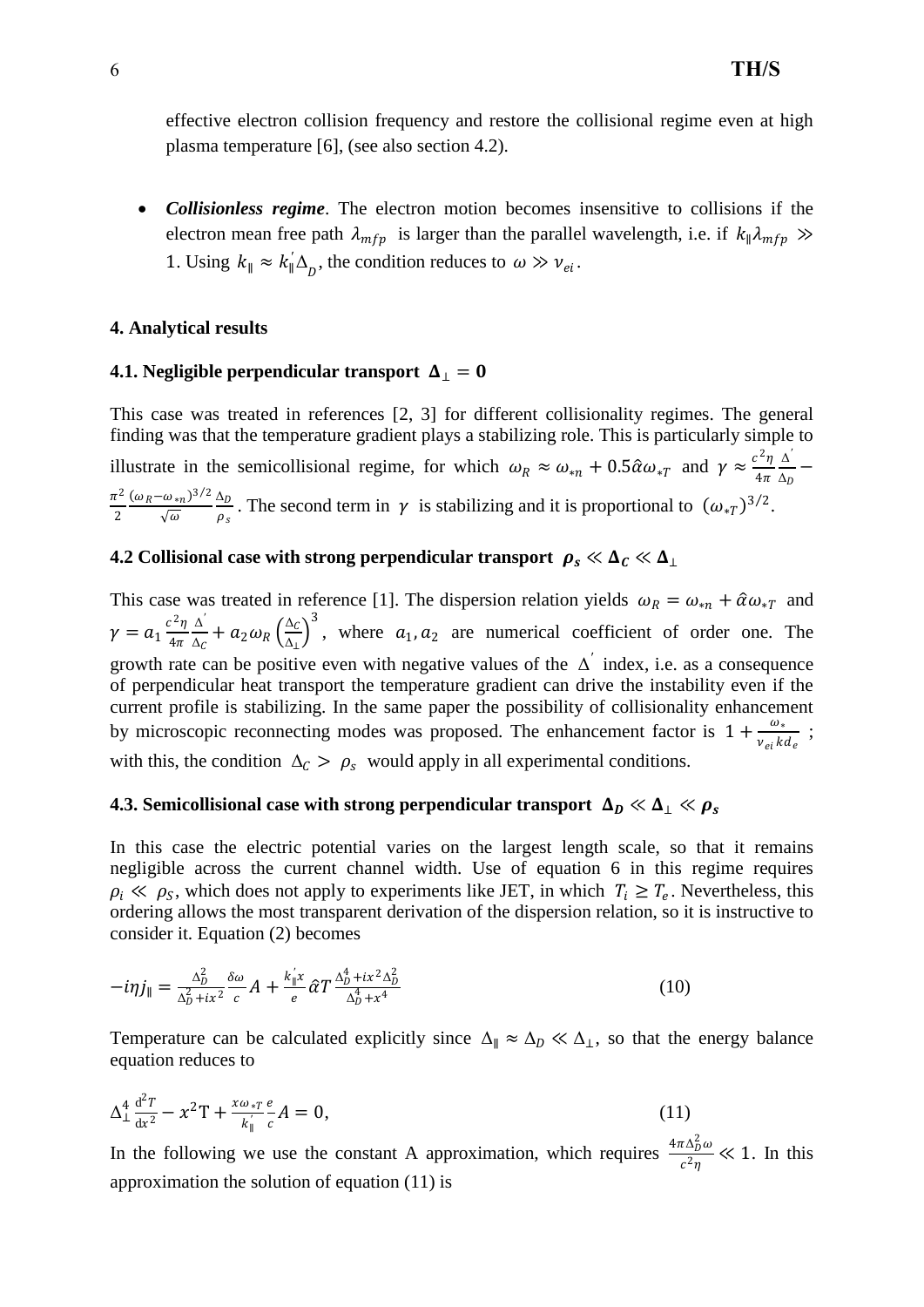$$
T(x) = \frac{\omega_{*T}}{k_{\parallel} \Delta_{\perp}} \frac{e}{c} A \frac{z}{2} \int_{0}^{\pi/2} d\theta \sqrt{\sin \theta} \exp \left[-\frac{z^2 \cos \theta}{2}\right]
$$

with  $z = x/\Delta_1$ . The dispersion relation gives  $\omega_R = \omega_{*n} + \hat{\alpha}\omega_{*T}$  and

$$
\gamma = \frac{c^2 \eta}{4\pi} \frac{\Delta^{'}}{\sqrt{2}\pi |\Delta_D|} + \frac{\hat{\alpha} |\omega_{*T}|}{\sqrt{2}\pi} \left| \frac{\Delta_D}{\Delta_{\perp}} \right| \left( I_i - \left| \frac{\Delta_D^2}{\Delta_{\perp}^2} \right| I_r \right)
$$
  
where 
$$
\left| \frac{\Delta_D^2}{\Delta_{\perp}^2} \right| I_r = \left| \frac{\Delta_D^2}{\Delta_{\perp}^2} \right| \int \frac{zY(z)}{z^4 + \Delta_D^4 / \Delta_{\perp}^4} dz \cong 0
$$
 and 
$$
I_i = \int \frac{z^3 Y(z)}{z^4 + \Delta_D^4 / \Delta_{\perp}^4} dz = 2.78
$$

with  $Y(z) = \frac{z}{z}$  $\frac{z}{2}$   $\int_0^{\pi/2} d\theta \sqrt{\sin \theta} \exp \left[-\frac{z^2 \cos \theta}{2}\right]$  $\int_0^{\pi/2} d\theta \sqrt{\sin \theta} \exp \left[-\frac{z^2 \cos \theta}{2}\right]$  $\int_0^{\pi/2} d\theta \sqrt{\sin \theta} \exp \left[-\frac{2 \cos \theta}{2}\right].$ 

In the  $\Delta_{\perp} = 0$  case the scale of temperature variation is  $\Delta_D$  instead of  $\Delta_{\perp}$  (see FIG. 3) and the *T*-term in (10) gives no contribution to the growth rate. The key effect of  $\chi_{\perp}$  is to increase the distance between the resonant surface  $(\mathbf{k} \cdot \mathbf{B} = 0)$  and the isothermal region, in which  $\mathbf{B} \cdot \nabla T = 0$ . For  $\chi_{\perp} = 0$  the distance is  $\Delta_D = (\omega / \chi_{\parallel})^{1/2} L_s / k$  [2]; the corresponding temperature perturbation is shown by the blue curve in figure 1. With realistic values of  $\chi_{\perp}$ , the profile is smoother (red trace in figure 1) and the isothermal region is shifted to  $\Delta_{\perp} \gg \Delta_{\parallel}$ .

The negative contribution  $\approx \Delta_D/\rho_s$  found in [2] for the semicollisional regime (see section 4.1) does not appear in the growth rate expression since terms of first order in  $\Delta_D/\rho_s$  have been neglected in equations (10) and (11).



*FIG. 3. Profiles of the electron temperature eigenfunctions with negligible (blue) and realistic (red) perpendicular transport versus normalized distance from the resonant surface.*

#### **5. Discussion**

The possibility of tearing modes driven by the temperature gradient has been demonstrated in different asymptotic regimes (see sections 4.2 and 4.3). Similar results were obtained by including perpendicular heat transport in numerical simulations [7, 8]. These results point to a new interpretation of observations on spontaneous tearing modes. Comparison between